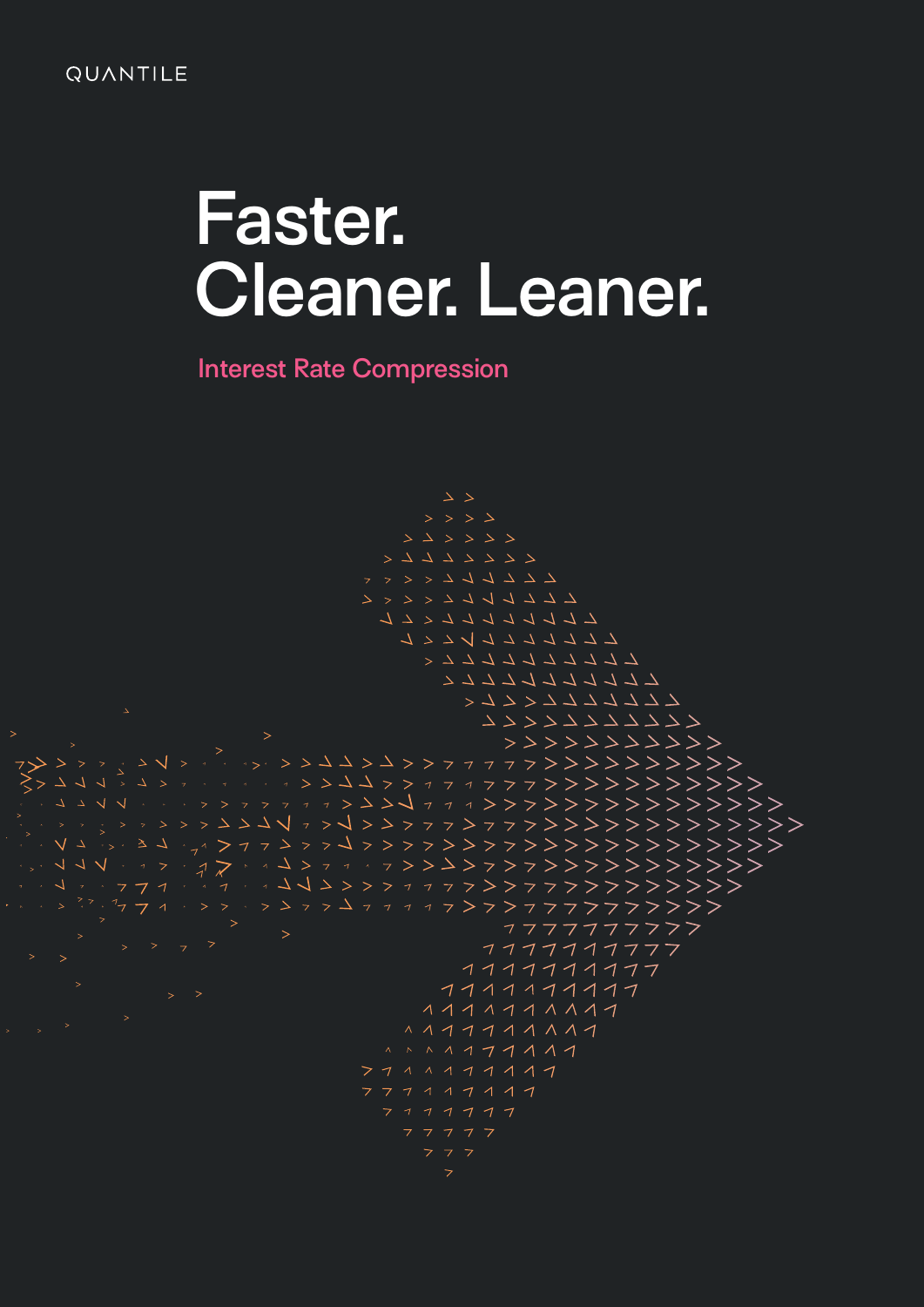## **PRE** Compression

**Our multilateral interest rate compression service reduces gross notional and trade count while preserving the overall risk profile and valuation.** 

Powered by unbeatable algorithms and backed by unmatched quantitative analytics, we clean portfolios, increase efficiency and improve returns.

We enable clients to manage reset risk and transition their LIBOR exposures to risk-free rates within our standard compression process.

We also offer an internal compression service which reduces trade count and notional between different desks or entities within the same group.

Recognised as the global compression service of the year and live with all of the largest global banks, we've eliminated over \$375 trillion of OTC gross notional since launch. By reducing the footprint of your derivatives portfolios, we decrease funding costs and restore capital.

<u>s</u>

"Quantile has made a definitive mark in compression, powering remarkable efficiencies for its clients and demonstrating its capability to execute ambitious plans for further growth"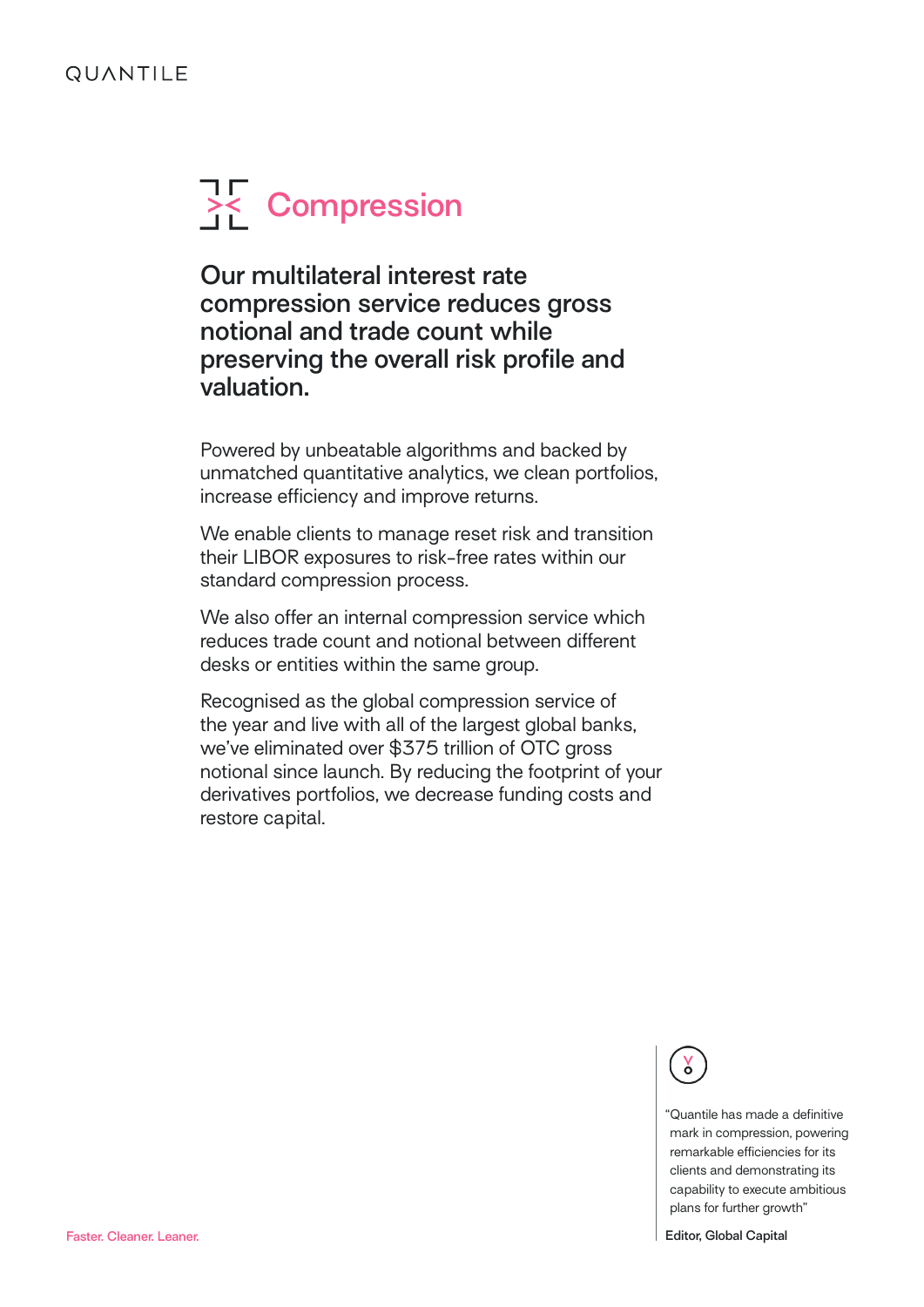## **How it works**





#### **Submit & Validate**

Multiple participants upload their data to Quantile and set their risk constraints.

**Ready.** Run. Reduce.

#### **Identify Optimisation Opportunities**

We run our fast and intelligent optimisation engine to generate a proposal containing trade terminations, residual trades and risk replacements.

Ready. **Run.** Reduce.

#### **Accept & Execute**

Our optimisation proposal is validated and accepted by participants and executed at the CCP, reducing notional and trade count and delivering secondary benefits.

Ready. Run. **Reduce.**

## **What we compress**

Our optimisation engine can compress and rebuild both cleared and uncleared portfolios in any currency, including:

| Interest rate swaps    | Forward rate agreements  |
|------------------------|--------------------------|
| Overnight index swaps  | <b>Compounding swaps</b> |
| <b>Basis swaps</b>     | Zero coupon swaps        |
| <b>Inflation swaps</b> |                          |